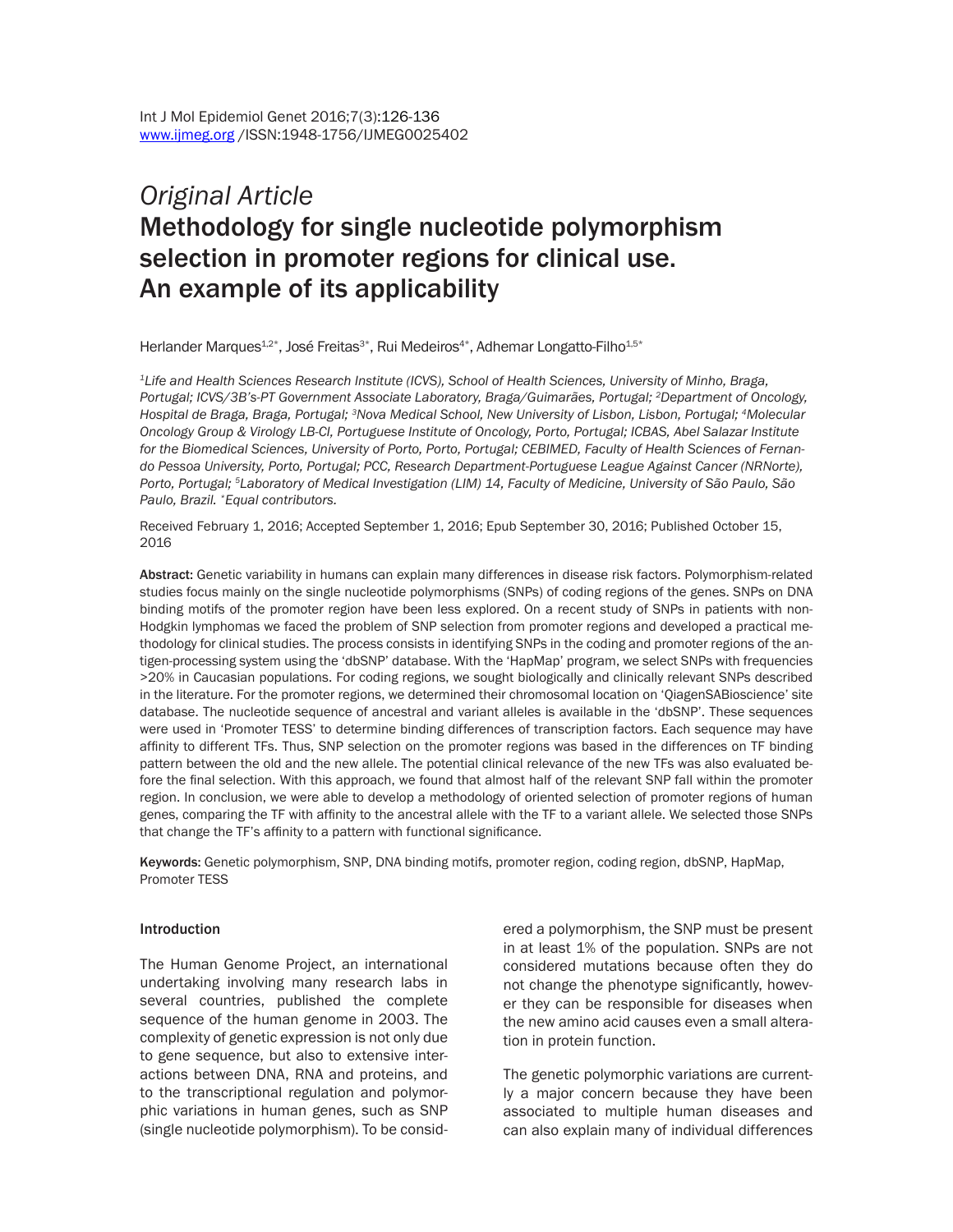in behaviour, drug reaction and other biological processes.

Although the main target of polymorphism research in humans has been the coding regions of genes, the National Human Genome Research Institute and its branch ENCODE reported recently that 20% of the non-coding DNA is functional and involved in gene regulation. It is relevant that 90% of sequence alterations are located outside the coding region and maybe associated with diseases [1].

The problem of SNP selection led the authors to study genetic variants associated with the risk of Non-Hodgkin Lymphoma (NHL). These cancer studies of SNP polymorphisms have been done in genes of multiple systems, such as metabolic pathways, biotransformation enzymes, DNA repair genes, folate metabolism, interleukins and immune function proteins. Many of them have been associated with risk or prognosis of the disease [2-8]. However, individual variability in proteins of immune response as antigen processing and presentation may be implicated but were never studied. For that purpose the authors tried to develop a more accurate method to identify SNPs with functional importance in the genes of those immune response proteins.

In the context of malignant diseases, the immunological response depends on class-I Major Histocompatibility Complex (MHC) and on an elaborate enzymatic system required for antigen presentation, including ubiquitin-proteasome (UB) system and transporter associated with antigen processing (TAP).

When identifying SNP in our target proteins, it was easy to locate and select those found in the gene coding area, by consulting the relevant biomedical literature. However, the search and selection of SNPs on the promoter region and on other regulating components raised very complex questions that led us to develop our own methods described below. The problem in studying SNPs in these regions is that they do not change the protein structure because they are not coding regions, but they do control transcription. Transcriptional regulation involves proteins and TFs that bind to short regulatory sequences, or motifs, in the promoter region, also known as transcription factors binding site (TFBS). A SNP in these regions can

change the affinity for the usual TFs and in certain situations lead to the introduction of new ones. Therefore, the question becomes "which are now the new TFs for a SNP in the promoter region of interest and which TFs have lost their affinity"?

This is even more complex given that a TF binding to DNA motifs does not occur according to a digital pattern of all or nothing, but has an analogical, probabilistic pattern [9, 10]. The presence of a SNP in a promoter region can reduce, but not eliminate, the affinity of certain TFs to an ideal nucleotide sequence. The probabilistic pattern of ligation protein-DNA predicts, for example, the affinity of a TF to different TFBS with an analogue nucleotide sequence (promiscuity) and also, the existence of different TFs with affinity for the same sequence (sequence degeneration).

Therefore, the goal of this study was to develop a method to select SNP in the coding and essentially the promoter regions of genes. The study of genes involved in antigen processing and presentation were the reason to develop the new methodology and its practical application.

# **Methods**

*Computer tools and databases used to select SNPs in coding and promoting regions of the genes*

The method presented here for SNP search and selection was developed and subsequently applied to a cohort of patients with NHL. We had a dual goal: develop a methodology for the selection of clinical relevant SNPs in coding and promoter sequences of any gene and test the practical applicability of the method previously developed to study the genes that regulate the proteins involved in antigen processing and presentation.

# *Protein selection*

We used *PubMed* and *Google* to find relevant literature and identify proteins of the antigen processing systems and chose the ones that had a confirmed relevant role on human biology, according to the study published. A useful site was www.genecards.org, part of the Weizmann Institute of Science and LifeMap that describes protein function and gene's location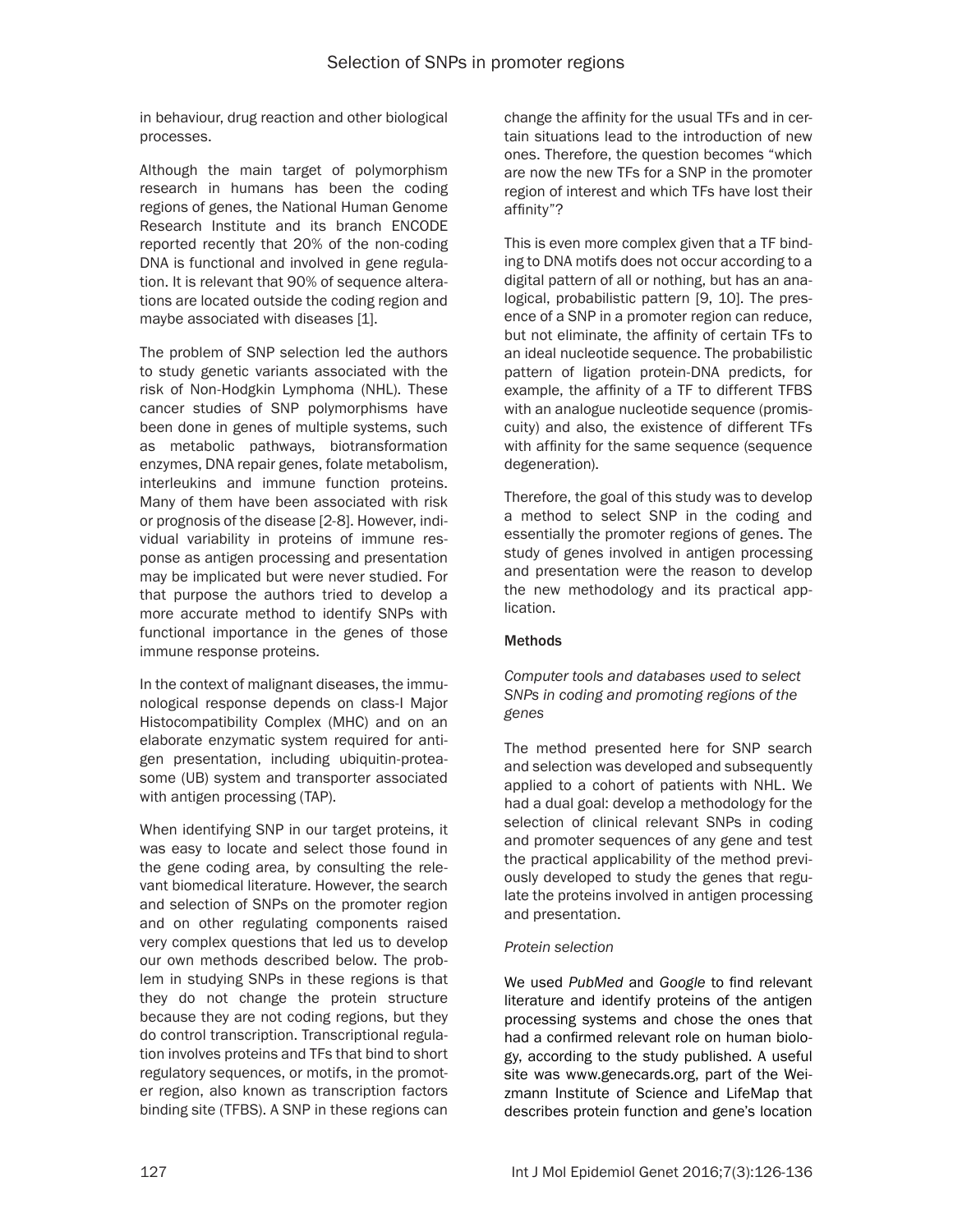in the genome such as chromosome, chromosomal band, nucleotide sequence and number of nucleotide base on topography of chromosome DNA. This site also reports the protein expression in different human tissues either, normal or neoplastic and gene expression by RNA sequencing obtained from Illumina Body Map or SAGE (Serial Analysis of Gene Expression). The site directed us to other web pages such as 'HapMap' and 'QIAGEN' which describe the phylogenetic and evolutionary relationship of genes, description of SNPs, their nucleotide sequences and frequency in the populations studied [11].

# *SNP selection in coding regions*

Information about SNPs obtained from any data source can be used directly for further studies regarding the coding regions of the genes. We considered the results from previous biomedical studies published in English. Preferentially, but not exclusively, we selected SNPs that have a frequency of 20% or higher among Caucasian populations. This information can be obtained in 'HapMap', provided by the NIH, at www.hapmap.ncbi.nlm.nih.gov. For SNPs with lower frequencies, we selected those particularly prevalent in the Iberian population, information obtained from "1000 Genomes" in the same site of 'dbSNP' and 'HapMap'.

Application of this simple direct selection can be much less useful for promoter regions and thus a new methodological strategy was required.

# *SNP selection in promoter regions*

The search for SNPs in the promoter regions of the proteins of interest turned out to be complex and required several steps: First, we determined the gene location in the chromosome and its promoter using Qiagen SABioscience database at www.sabioscience.com/chipqpcrsearch.phap?app=TFBS. This database uses TRANSFAC and JASPER recorded information to provide chromosomal location, TFs, and their binding sites. Then using the chromosomal interval containing the gene promoter, we identified the SNPs available in the 'HapMap' database.

'HapMap' allows human chromosome visualization and permits successive amplifications from chromosomal bands to nucleotide sequence as well as the SNPs identified along the chromosomal locations. Furthermore, 'Hap-Map' provides the frequency of SNPs in several populations groups already studied including African sub ethnicities, Native Americans, Europeans and Chinese Han ethnicity. Unlike the coding regions, we restricted the study to the SNPs of promoter regions whose frequency on Caucasian populations registered on 'Hap-Map' were >20%.

For identifying the DNA binding motif sequence where SNPs occurred and its chromosomal location on the target protein gene, we used the powerful database 'dbSNP' that provides SNPs from diverse species including *Homo sapiens*. They are presented in the middle of a nucleotide sequence with approximately 20 adjacent nucleotides, half of which toward 3' and the other half toward 5', of the truncated base. For each SNP the ancestral allele and the new variant sequence were registered.

Afterwards, using the nucleotide sequence identified above at 'dbSNP' we compared TF settings. The affinity of TF for ancestral sequences of TFBS or for the variant TFBS induced by SNPs in the promoter regions can be obtained using 'Promoter TESS' at www.cbil. upenn.edu/cgi-bin/tess?RQ=WELCOME.

Finally, part of the information about TFs role in infection, inflammation, immunity, neoplasia, and aging was obtained through 'Promoter TESS', but was later expanded and analysed using the information provided by 'GeneCards' and in the literature published on 'PubMed' and Google.

# *Practical application of selected SNPs*

DNA collection, genotyping by PCR amplification, clinical registry data and statistical analysis will be performed as the next step of this project during the practical application of the methodology to our target proteins.

# **Results**

*Method development for searching polymorphisms and its function in the coding and promoter regions of the genes*

In this study, we used the genes of proteins of antigen processing and presentation systems. One of our objectives was to find SNPs with a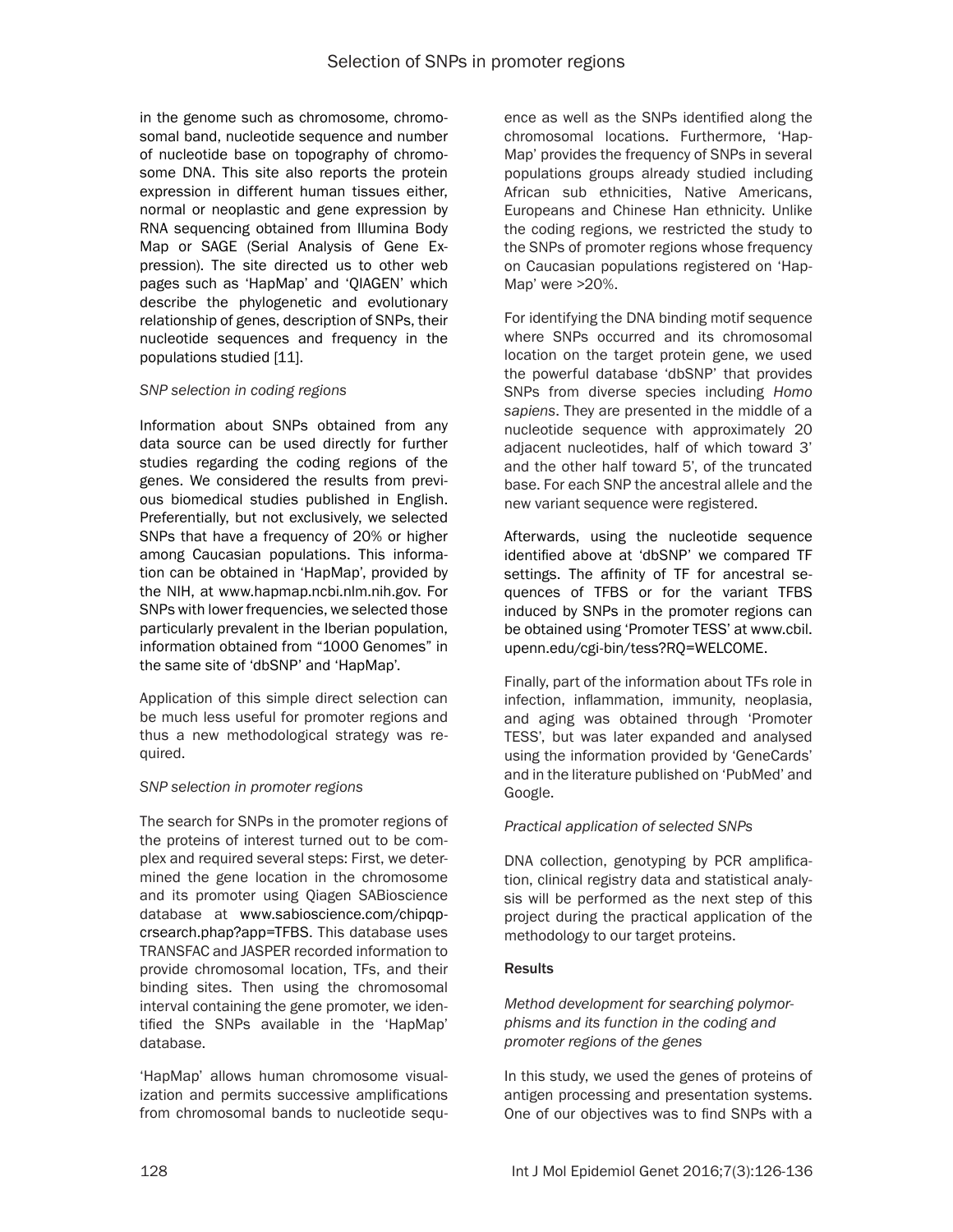potential role in the recon-

|                  | from antigen processing/presentation systems |            | naissance and immunologi- |                                                               |  |  |
|------------------|----------------------------------------------|------------|---------------------------|---------------------------------------------------------------|--|--|
| Gene             | Gene location-pr                             | SNPs-cr    | SNPs-pr                   | cal response to the Herpes                                    |  |  |
| PSMA6            | chr14: 35,741,574-35,771,574                 | rs12878391 | rs1755784                 | virus family on NHL patients                                  |  |  |
|                  |                                              | rs1048990  | rs10139973                | and in NHL oncogenesis.                                       |  |  |
|                  |                                              |            | rs17553775                | Protein selection                                             |  |  |
|                  |                                              |            | rs1766136                 |                                                               |  |  |
|                  |                                              |            | rs7148603                 | For clinical application of our                               |  |  |
|                  |                                              |            | rs1766135                 | methodology, we selected 22                                   |  |  |
|                  |                                              |            | rs2787423                 | proteins from the hundreds                                    |  |  |
|                  |                                              |            | rs1766143                 | of proteins that integrate the                                |  |  |
|                  |                                              |            | rs1766145                 | antigen processing UB sys-<br>tem, TAP protein, ER conjuga-   |  |  |
| PSMA7            | chr20: 60,708,474-60,738,474                 | rs3746651  |                           | tion, lysosomal alternative                                   |  |  |
|                  |                                              | rs2281740  |                           | pathway, and MHC system.                                      |  |  |
|                  |                                              | rs2057169  |                           |                                                               |  |  |
| PSMB4            | chr1: 151,352,041-151,382,041                | rs2296840  | rs11205209                | First, we only considered pro-                                |  |  |
|                  |                                              | rs4603     | rs310133                  | teins that have a role in anti-                               |  |  |
| PSMB8            | chr6: 32,801,816-32,832,712                  |            | rs28772340                | gen processing and presen-                                    |  |  |
|                  |                                              |            | rs2858892                 | tation and, secondly, we only<br>included those that have     |  |  |
|                  |                                              |            | rs2859112                 | demonstrated influence in                                     |  |  |
|                  |                                              |            | rs13199787                | inflammation, antigen pro-                                    |  |  |
|                  |                                              |            | rs7773407                 | cessing mechanisms, infec-                                    |  |  |
|                  |                                              |            | rs6457644                 | tious diseases, cancer, and                                   |  |  |
|                  |                                              |            | rs11758312                | aging.                                                        |  |  |
|                  |                                              |            | rs9276490                 |                                                               |  |  |
|                  |                                              |            | rs6918223                 | From these 22 proteins, 28                                    |  |  |
|                  |                                              |            | rs7770024                 | SNPs in coding region and 26<br>promoter region<br>of<br>were |  |  |
| PSMD7            | chr16: 74,310,681-74,340,681                 | rs17336700 |                           | selected for further study.                                   |  |  |
| PSMD9            | chr12: 122,306,646-122,336,646               | rs1043307  | rs4759415                 | SNP selection was based on                                    |  |  |
|                  |                                              | rs74421874 |                           | the following criteria.                                       |  |  |
|                  |                                              | rs3825172  |                           |                                                               |  |  |
|                  |                                              | rs14259    |                           | Selecting SNPs in coding                                      |  |  |
| UBQLN2           | chrX: 56,570,072-56,600,072                  | rs12344615 |                           | regions                                                       |  |  |
|                  |                                              | rs11140213 |                           | We used 'dbSNP' database                                      |  |  |
|                  |                                              | rs2781003  |                           | to determine SNPs in the                                      |  |  |
|                  |                                              | rs2780995  |                           | coding<br>regions.<br>Because                                 |  |  |
|                  |                                              | rs944947   |                           | there are hundreds of SNPs                                    |  |  |
|                  |                                              | rs2781002  |                           | (since 65 to 1785) identified                                 |  |  |
| Hsp70            | chr5: 132,367,662-132,397,662                | rs14355    |                           | for each protein's gene, we                                   |  |  |
|                  |                                              | rs398606   |                           | chose only those that are                                     |  |  |
| Bag1             | chr9: 33,254,761-33,284,761                  | rs706118   |                           | reported in the literature and<br>those that play a possible  |  |  |
| PSMD5            | chr9: 123,595,506-123,625,206                | rs10760117 | rs10985387                | role in aging and infectious,                                 |  |  |
|                  |                                              | rs10739575 | rs10818593                | inflammatory,<br>immunologi-                                  |  |  |
|                  |                                              |            | rs4641136                 | cal/autoimmune or neoplas-                                    |  |  |
|                  |                                              |            | rs3802488                 | tic disorders. By these crite-                                |  |  |
|                  |                                              |            | rs13299463                | ria we selected 74 SNPs                                       |  |  |
|                  |                                              |            | rs4307413                 | (Tables 1 and 2).                                             |  |  |
| B <sub>2</sub> M | chr: 15:44,983,685-45,013,685                | rs2255235  | rs16958856                | Using the 'HapMap' following                                  |  |  |
|                  |                                              |            | rs4349090                 | the methodology described                                     |  |  |

Table 1. SNPs from coding and promoter regions of selected genes from antigen processing/presentation systems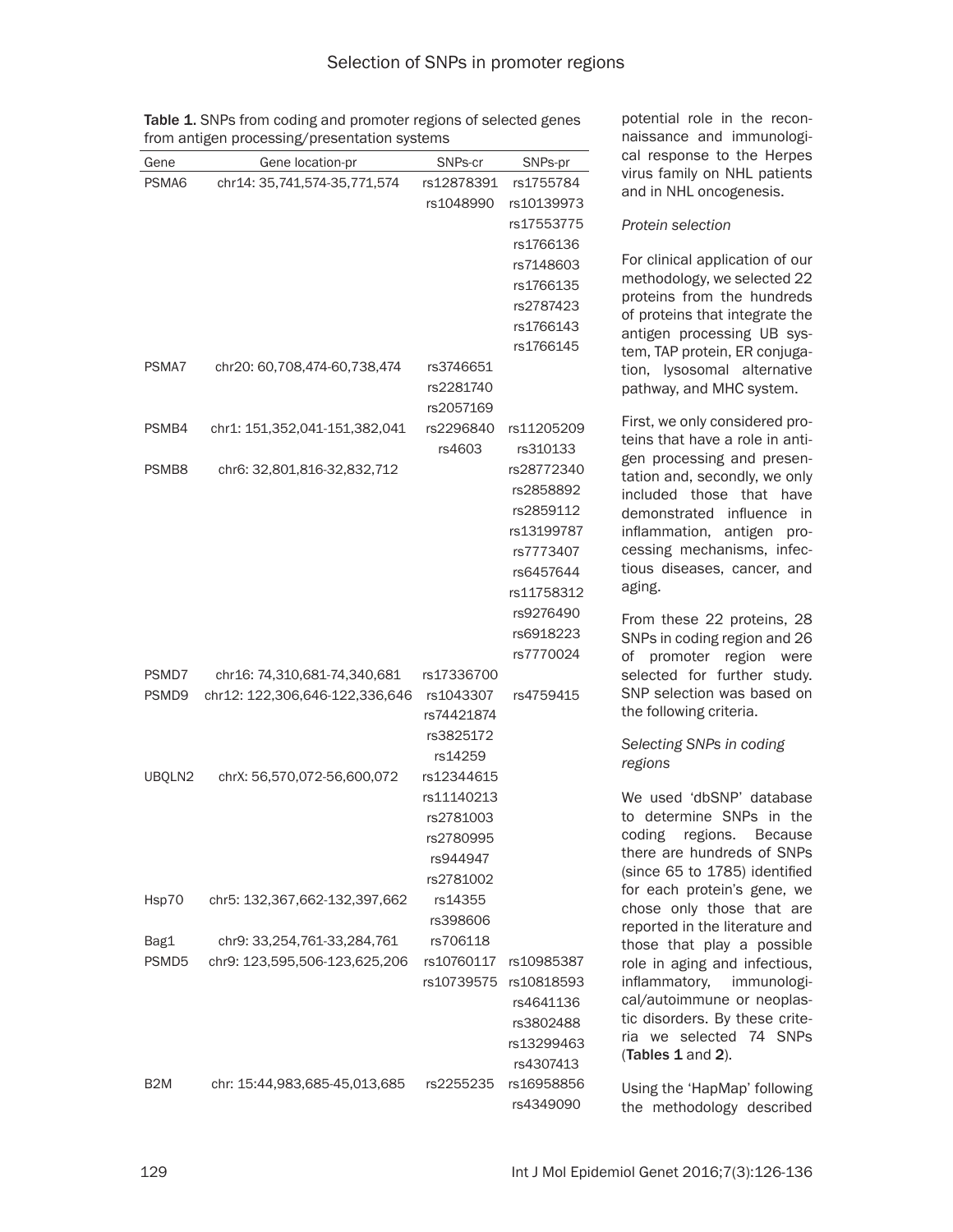|                  |                                |            | rs16958871 | a              |
|------------------|--------------------------------|------------|------------|----------------|
|                  |                                |            | rs6493247  | S              |
| TAP1             | chr6: 32,811,748-32,841,748    | rs6457684  | rs5019296  | O.             |
|                  |                                | rs4148882  | rs13199787 | le             |
|                  |                                | rs4148879  | rs6457644  | U              |
|                  |                                | rs2127679  | rs7773407  | a<br>SI        |
|                  |                                |            | rs11758312 | Si             |
|                  |                                |            | rs9276490  | р              |
|                  |                                |            | rs6918223  | C)             |
|                  |                                |            | rs7770024  | S              |
| TAP <sub>2</sub> | chr6: 32,796,547-32,826,547    | rs17583244 | rs11758312 |                |
|                  |                                | rs10484565 | rs7773407  | 0              |
|                  |                                | rs9380326  | rs6457644  | n              |
|                  |                                | rs3819721  | rs13199787 | re             |
|                  |                                | rs3819714  | rs2859112  | e:<br>fr       |
|                  |                                | rs2857104  | rs2395237  | iF             |
|                  |                                | rs2228396  | rs9461799  | N              |
|                  |                                | rs1800454  | rs9469240  | ti             |
| <b>UBA52</b>     | Chr19: 18,662,614-18,692,614   | rs3209501  | rs10419226 | S(             |
|                  |                                | rs6554     | rs4808844  |                |
|                  |                                |            | rs7256986  | P              |
| CUL5             | Chr11: 107,859,408-107,889,408 | rs7104942  | rs11212672 | N              |
|                  |                                |            | rs12361570 | S <sup>t</sup> |
| ERAP1            | chr5: 96,133,892-96,163,892    | rs28366066 | rs28096    | b              |
|                  |                                | rs17482078 | rs1057569  |                |
|                  |                                |            | rs1065407  | N              |
|                  |                                |            | rs149078   | tł             |
|                  |                                |            | rs27042    | U.             |
|                  |                                |            | rs469783   | е              |
|                  |                                |            | rs469758   | p              |
|                  |                                |            | rs26510    | re             |

Table 2. SNPs in coding and promoter regions of selected genes from antigen processing/presentation systems (cont.)

| Gene  | Gene location-pr            | SNPs-cr   | SNPs-pr    |
|-------|-----------------------------|-----------|------------|
| HLA-A | chr6: 29,890,331-29,920,331 | rs9260109 | rs2523769  |
|       |                             | rs9260105 | rs1077432  |
|       |                             | rs9260090 | rs1318083  |
|       |                             | rs9260102 | rs1610678  |
|       |                             | rs926100  | rs1611165  |
|       |                             | rs2735113 | rs1610682  |
|       |                             | rs2230954 | rs407238   |
|       |                             |           | rs2735003  |
| HLA-B | chr6: 31,314,989-31,344,989 | rs4997052 | rs3868082  |
|       |                             | rs2596501 | rs3132496  |
|       |                             | rs2523608 | rs28480108 |
|       |                             | rs1140412 | rs3134766  |
|       |                             |           | rs9264179  |
|       |                             |           | rs9264219  |

above for SNP selection for pecific populations, we chse those that exist in at least 20% of Caucasian poplations (this cut-off was also dequate for the relatively mall size of our population ample) [12, 13]. The type of opulation and SNP frequeny selection results in 56 iNPs.

Of these SNPs, some were ot compatible during pairing eactions and allele-specific xtension oligonucleotides om PCR amplification in PlexSequenom, MALDI-TOF. With this technical restricon, 28 of 56 SNPs could be elected (Table 3).

### *Promoter regions*

We applied the step-by-step trategy, previously descried, to obtaining 26 SNPs.

We started by determining heir exact promoter region sing the Qiagen SABioscince's database. For examle the TAP1 gene promoter egion has about 30 Kb and is located between the nucleotides from db 32,811,748 and db 32,841,748 of chromosome 6 (Figure 1).

Then, we accessed 'HapMap' database and searched SNPs located in the promoter region that was previously determined in the 'QIAGEN' database. We retrieved 440 SNPs from the promoter regions of the 22 proteins chosen. Then, we selected several SNPs whose minor allele frequency was above 20% [12, 13]. We observed approximately 10-30 SNPs per promoter, 0-14 of which fell within the criteria set out above. With these criteria, we selected 253 SNPs for further study.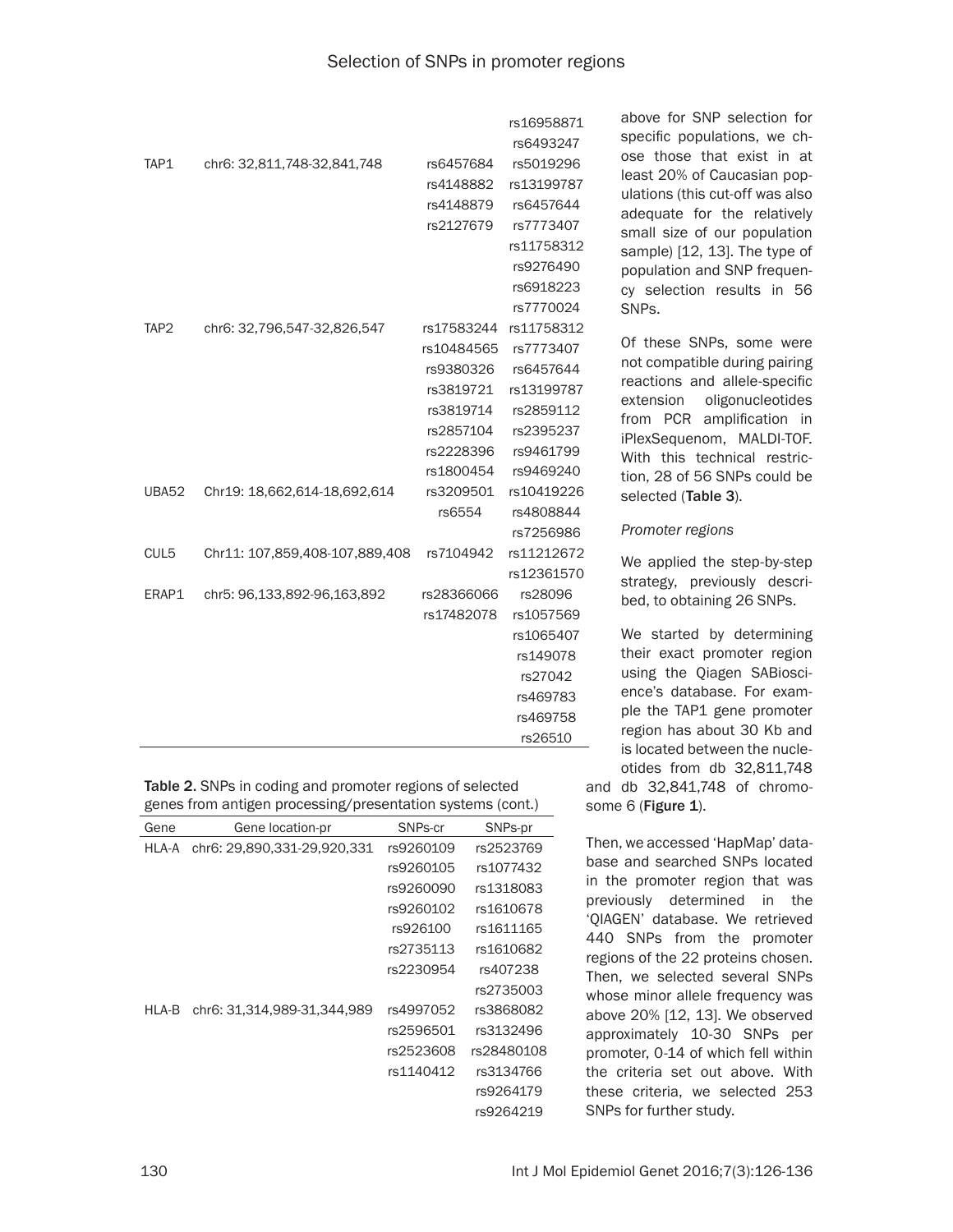|       |                                              |                                                                                          | rs3130427<br>rs1793891<br>rs2524119<br>rs2844626<br>rs2853961<br>rs2248902<br>rs2524099                                                     | To understand which SNPs could<br>potentially have greater impact on<br>which TF binding to the promoter<br>region, we used 'Promoter TESS'<br>for functional analysis. With this<br>software, we compared the TFs<br>which bind to the sequence of the<br>ancestral allele with TFs that bind<br>to the sequence of the variant                                                                                                               |
|-------|----------------------------------------------|------------------------------------------------------------------------------------------|---------------------------------------------------------------------------------------------------------------------------------------------|------------------------------------------------------------------------------------------------------------------------------------------------------------------------------------------------------------------------------------------------------------------------------------------------------------------------------------------------------------------------------------------------------------------------------------------------|
|       | HLA-C chr6: 31,229,855-31,259,855 rs13207315 | rs13191343<br>rs7773175<br>rs2395471<br>rs2249742<br>rs2074488                           | rs1049281<br>rs1128175<br>rs885948<br>rs3094188<br>rs887466<br>rs3131018<br>rs1265155<br>rs9501066                                          | allele (that has the SNP). Because<br>the usual length of TFBS is 6-12 bp<br>[14], we searched 'Promoter TESS'<br>using DNA sequences that includ-<br>ed the SNP and 10 nucleotides<br>both the 5' and 3' directions. Thus,<br>we identified 114 SNPs (from the<br>previous 253) that could signifi-                                                                                                                                           |
| HLA-E | chr6: 30,437,271-30,467,271                  | rs1264457<br>rs1264459                                                                   | rs3132628<br>rs3132626<br>rs3132622                                                                                                         | cantly change the TFs that bind to<br>the variant promoter region (Tables<br>1 and 2).                                                                                                                                                                                                                                                                                                                                                         |
|       |                                              |                                                                                          | rs3094623<br>rs3130133<br>rs6936943<br>rs3130139<br>rs3130144<br>rs1012411<br>rs2022082<br>rs2844746<br>rs3132644<br>rs3130362<br>rs2844745 | Finally, we decided to search the<br>literature for the role of these<br>"new" TFs and select the SNPs for<br>those which were related to aging<br>and infectious, inflammatory, imm-<br>unological/autoimmune and neo-<br>plastic disorders. Adopting this<br>approach, we finally restricted our<br>study to 87 SNPs located in the<br>promoter regions (see the Su-<br>pporting Information; Supplemen-<br>tary File 1 shows the difference |
| HLA-F | chr6: 29,671,117-29,701,117                  | rs17875380<br>rs9258170<br>rs2072895                                                     |                                                                                                                                             | between the ancestral and variant<br>nucleotide sequence and corre-<br>sponding TFs with affinity to them).                                                                                                                                                                                                                                                                                                                                    |
|       | HLA-G chr6: 29,774,756-29,804,756            | rs1362126<br>rs12722477<br>rs9380142<br>rs2735022<br>rs1736936<br>rs1736935<br>rs1632949 | rs7776082<br>rs9258122<br>rs3094727<br>rs2394660<br>rs3131863<br>rs1476572                                                                  | Similar to SNP selection from cod-<br>ing regions, some SNPs were not<br>compatible in the iPlexSequenom<br>MALDI-TOF platform, resulting in<br>some technical, but not method-<br>ological, restriction to 26 SNPs<br>(Table 3).                                                                                                                                                                                                              |
|       |                                              | rs1632947<br>rs1632933<br>rs915668<br>rs1710                                             | rs1610586<br>rs1610594<br>rs1611356<br>rs1611381                                                                                            | Considerations in selection criteria<br>The primary goal of this work was<br>to try to understand the change in<br>TF affinity induced by SNPs on DNA                                                                                                                                                                                                                                                                                          |

Gene location-pr: gene location on promoter region; SNPs-cr: Selected SNPs of coding region; SNPs-pr: Selected SNPs of promoter region.

We identified the nucleotide sequence of ancestral and variant alleles of each SNP with the 'dbSNP' database and record this information for using in the next steps.

ble to choose TFs and SNPs in an oriented manner, permitting selection of those with a potential functional role.

binding motifs of promoter regions. With this method it became possi-

Figure 2 provides a summary of all steps.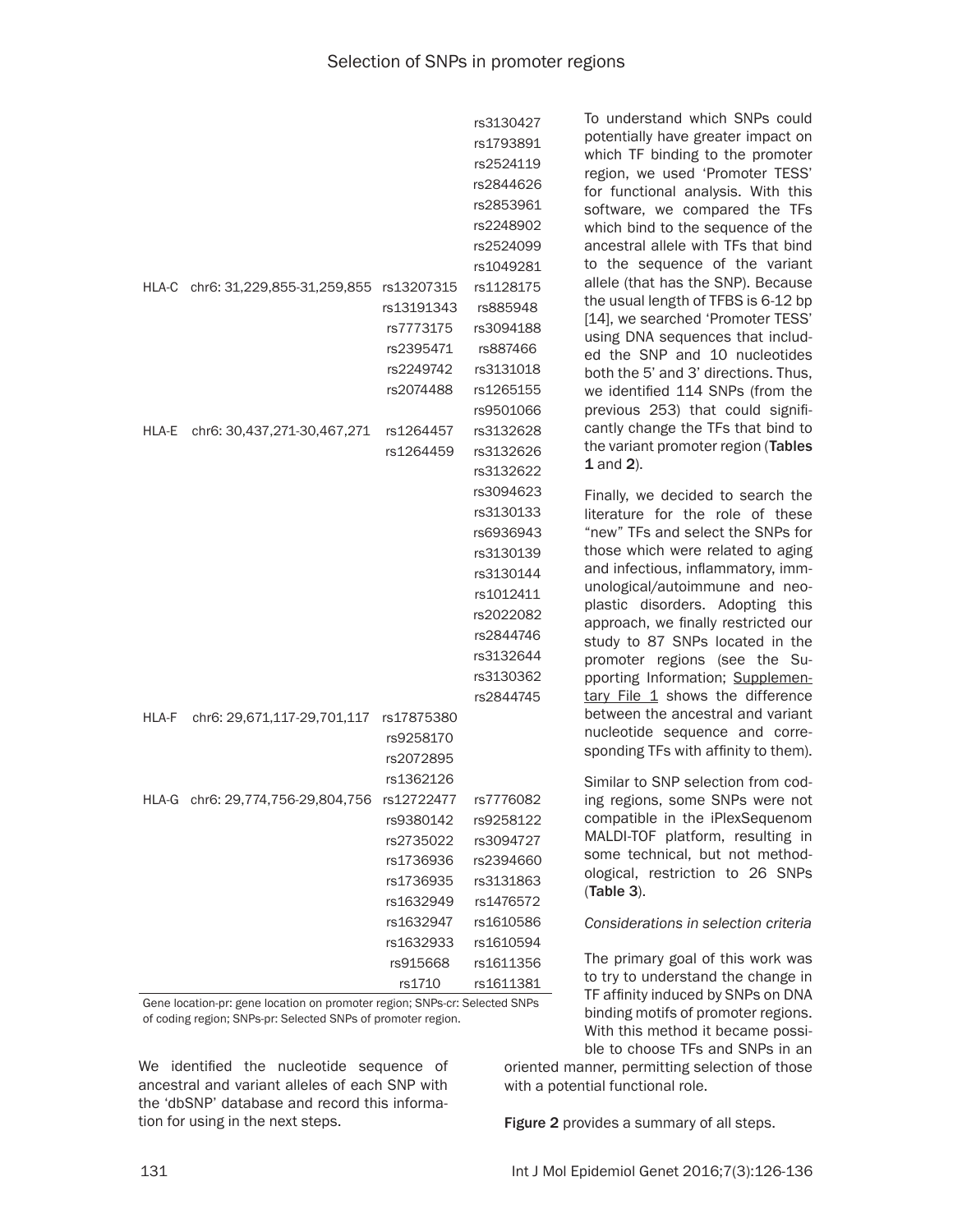| Coding region | Promoter region |
|---------------|-----------------|
| rs17583244    | rs4641136       |
| rs7104942     | rs11758312      |
| rs2781003     | rs16958871      |
| rs12344615    | rs1611356       |
| rs10739575    | rs7256986       |
| rs3825172     | rs17553775      |
| rs706118      | rs1766135       |
| rs2228396     | rs26510         |
| rs12878391    | rs4808844       |
| rs2296840     | rs2844745       |
| rs9380326     | rs28096         |
| rs4148879     | rs9461799       |
| rs6924102     | rs10139973      |
| rs3209501     | rs6457644       |
| rs2281740     | rs2787423       |
| rs10484565    | rs10419226      |
| rs28366066    | rs27042         |
| rs2780995     | rs7776082       |
| rs3819721     | rs7148603       |
| rs6457684     | rs469758        |
| rs17875380    | rs11205209      |
| rs17336700    | rs3132622       |
| rs10760117    | rs1766136       |
| rs1632933     | rs13199787      |
| rs4148882     | rs5019296       |
| rs398606      | rs1611381       |
| rs1264457     |                 |
| rs1800454     |                 |
|               | Total: 54 SNPs  |

Table 3. The final results in accordance with the methodology

#### **Discussion**

This study describes methods for SNP search and selection that can be applied to any human gene. This is an empirical method to select functionally significant SNPs. The authors could not find in the medical literature a previous description of a practical approach to select SNPs in promoter regions based on their predictable functionality. The present method emphasizes the importance of promoter region, where the effects of the SNPs can be more complex than those of SNPs in the coding regions, even though its functional effect has a smaller impact. It compares the TFs with affinity to the TFBS of the conserved ancestral sequence with the TFs that have affinity to the variant allele. Using this approach we were able

to identify SNPs responsible for generating important differences in TFs pattern to a TFBS.

The authors identified and selected the SNPs that induced TFs active in NHL. Along the way, the applicability of the method was tested. For example, we studied the genes of the protein of several enzymatic systems involved in processing and presentation of antigenic determinant.

The complexity found in transcription control and its multiple effects has been remarkable. Among several difficulties, we are faced with the promiscuity of the TFs. This phenomenon is possible because TFs can tolerate small differences in nucleotide sequences, although with different affinities. Another manifestation of tolerance in protein-DNA binding proprieties is the possibility of a DNA binding motif (TFBS), having affinity to multiple TFs albeit with different binding energies. This last effect is called "degenerate consensus sequence".

The TF affinity varies according to the 4 nucleotide distribution in a particular sequence and has been defined by entropy-based mathematical models. Each position and type of nucleotide in the TFBS features its own weight according to its binding energy. A position weight matrix (PWM) is commonly used to represent this type of sequence motif [15]. The possible binding sequences can be identified using models and databases, such as MATCH and TESS, that use PWMs registered in JASPAR or TRANSFAC [10, 16-18].

The SNPs in the TFBS can introduce significant alterations in the type of TFs that bind there, eventually inducing changes in the gene transcription. Recent studies by Michal et al led to the development of computer models that can estimate the result of replacing a base at the TFBS [19]. These predicted values for certain SNPs were compared with the published results, and a very good correlation was found. These studies need to be extensively done for all promoters in *Homo Sapiens* genes.

Although it is essential to understand the functionality of a SNP in the regulating sequences, computational models of PWM and the methodology developed in our work, do not solve the issue of the transcriptional control and gene expression. As described below, the TFBS can, and often are redundant in the promoter region.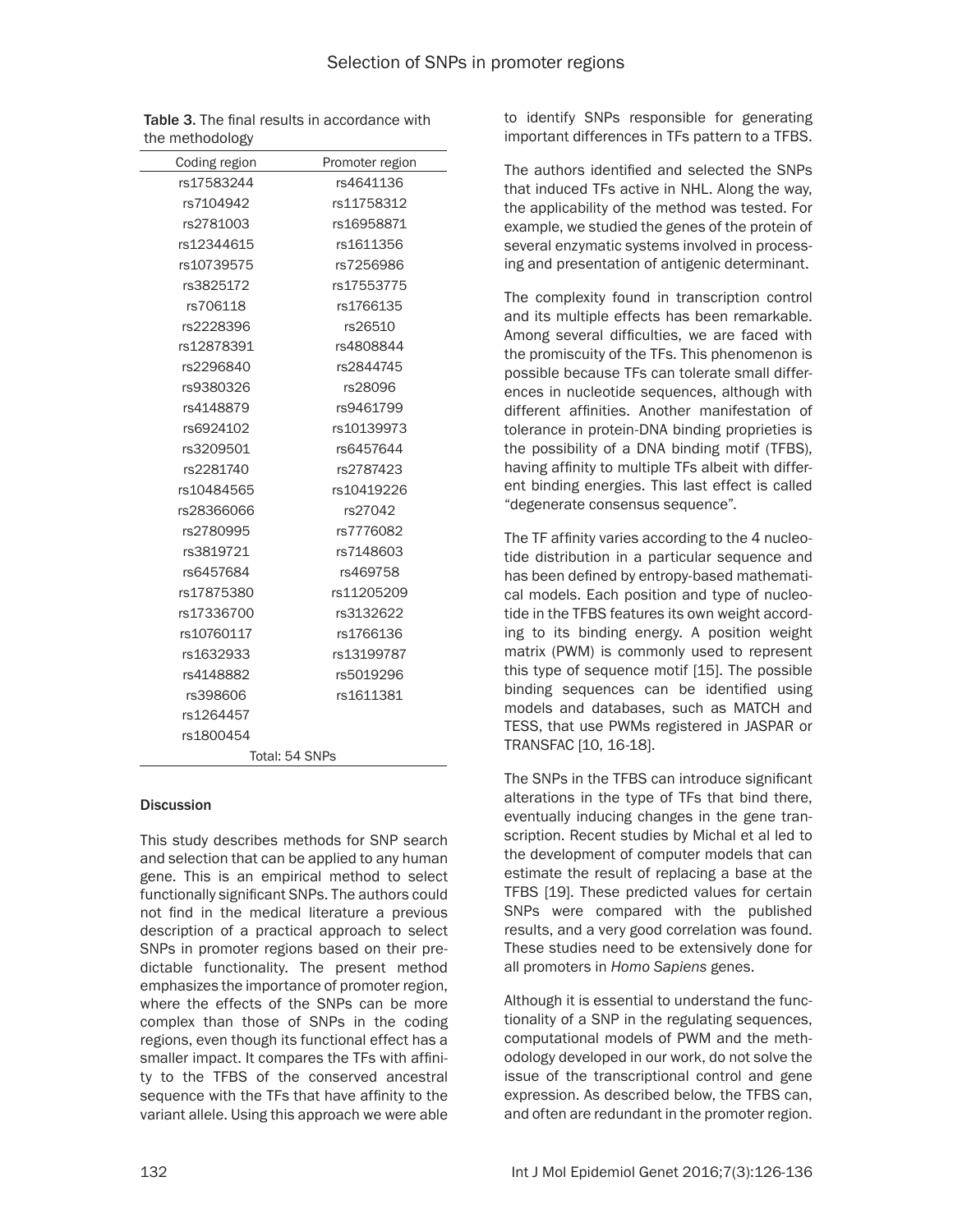# Selection of SNPs in promoter regions

**Transcription Factor: Over 200 TF** 

And/Or Gene Symbol: TAP1

Search

The Champion ChiP Transcription Factor Search Portal is based on SABiosciences' proprietary database known as DECODE. Learn More

#### **Search Result: Transcription Factors Regulating Gene TAP1**

The image displays the most relevant transcription factor binding sites in this gene promoter as predicted by SABiosciences' Text Mining Application and the UCSC Genome Browser.

Click a transcription factor (left) to see detailed information about the binding sites this promoter.

| chr6:32,811,748 |  |  |    |  |  |    | 32,841,748 |
|-----------------|--|--|----|--|--|----|------------|
| $IRF-2$         |  |  |    |  |  | ΙШ |            |
| $Egr-1$         |  |  |    |  |  |    |            |
| $IRF-1$         |  |  |    |  |  | Ш  |            |
| STAT1           |  |  | LШ |  |  |    |            |
| STAT1alpha      |  |  |    |  |  |    |            |
| STAT1beta       |  |  |    |  |  |    |            |
| <b>SREBP-1c</b> |  |  |    |  |  |    |            |
| <b>SREBP-1b</b> |  |  |    |  |  |    |            |
| <b>SREBP-1a</b> |  |  |    |  |  |    |            |
| $AP-1$          |  |  |    |  |  |    |            |
|                 |  |  |    |  |  |    |            |

**Legend:** Transcription Starting site of TAP1 | Transcription factor binding site Scale: 570 bp

Figure 1. 'QIAGEN' database reveals the promoter region and the TFs that bind to it. In this image, we can see that the promoter region of TAP1 gene is located between nucleotides 32,811,748 and 32,841,748 in chromosome 6. As represented, there are several TFs that can bind to this region and all TFs can bind to different binding sites in the promoter region. These are the concepts of "degenerate consensus sequence" and "promiscuity".

Beyond its redundancy, its location and the effect of the "degenerate consensus sequence" also decrease functional impact of SNPs in regulatory regions. However, several associations between human diseases and these variations in the promoter binding sequences have been described, such as susceptibility for lupus, arthritis, HIV/AIDS, diabetes and heart disease. One of the most interesting findings regarding protection against HIV/AIDS is due to the polymorphism in the cis-regulatory region in the gene *CCR5* that codes for CC chemokine receptor 5, required for the HIV1 virus entrance into the cell [20].

To explore the effect of promiscuity/degenerate consensus sequence, we adopted an empirical approach to the genes of the proteins being studied, comparing the group of TFs that bind to conserved consensus motifs (ancestral allele) in the promoter regions with those that bind alternate sequence, where the SNP appeared (variant allele). Three possible sce-

narios occurred: 1) new TFs appeared with affinity to the new TFBS; 2) the usual TFs were kept due to the degenerate consensus sequence; 3) an intermediate process such as small changes in the TFs, or the new TFs have low binding affinity for the new TFBS containing the SNP. In practical terms, SNP selection lies in those that induced significant alterations in the TF for the new sequence, that is, the ones that could potentially change the gene transcription.

There is an extensive complexity in the transcriptional control currently known which accounted for some limitations of the study. For example, it did not consider factors that can influence the role of SNPs on the promoter regions, such as the number of repletion of TFBS for the same TF along the promoter region, their location, proximal or distal relative to the initiation site and the synergism between them. We can use the promoter region of TAP1 located between 32,811,746 and 32,841,748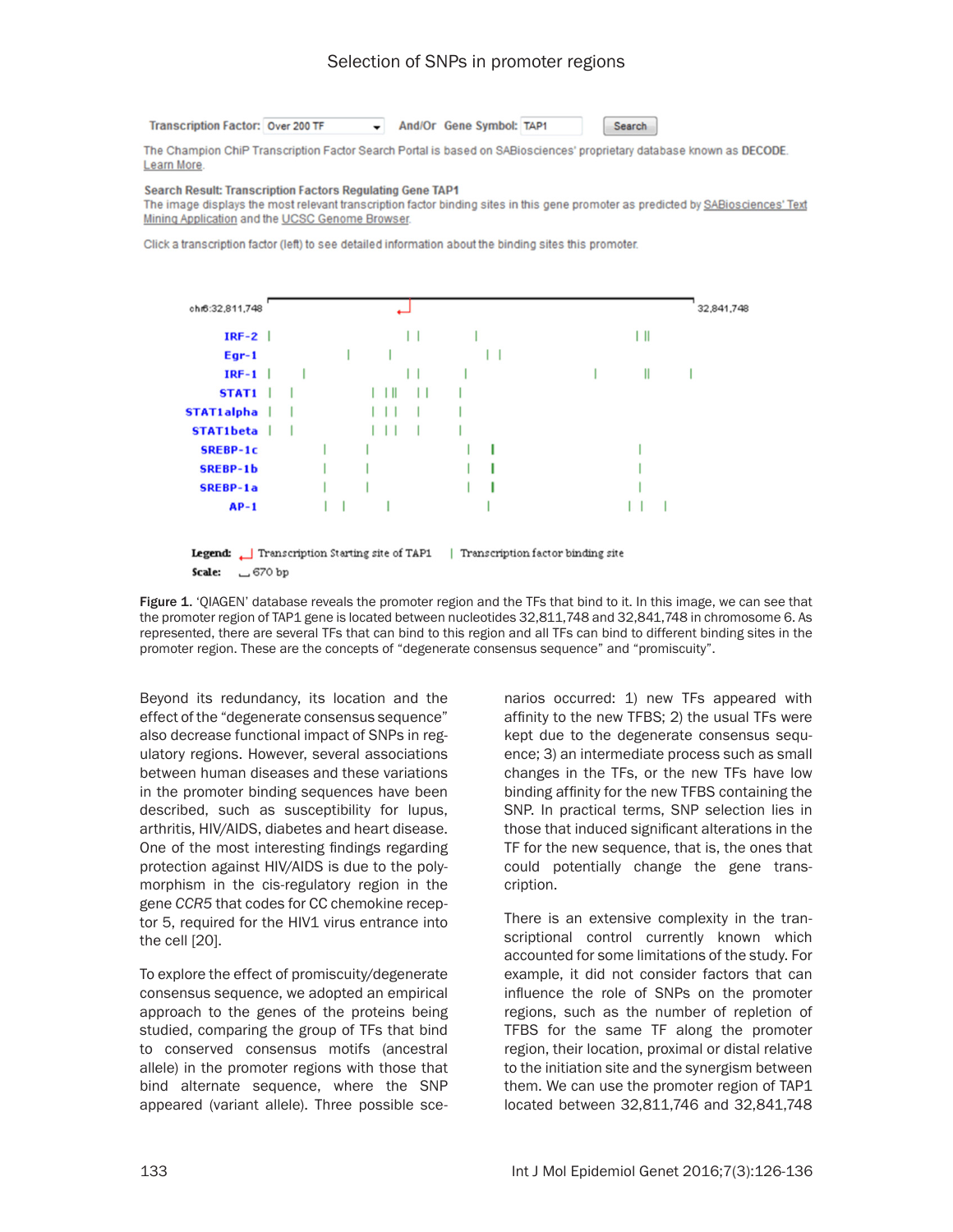

Figure 2. Methodology of SNPs' search in coding and promoter regions of the genes. Flowchart showing the steps used to find SNPs in coding region (left) and promoter region (right) and corresponding computer tools.

in chromosome 6 (chr6) as an example of degenerate consensus sequence and promiscuity shown in Figure 1. It has 9 binding sites for the transcription factor IRF-2. This TF has TFBS in >4000 genes: TAP1, GRAP2, CASP8, CIITA, CXCL11, DST, NF1, SPI1, TRIM63, and PRDM1 are the 10 most relevant that are involved in apoptosis, antigenic presentation and many other important processes in oncology and immunology. On the other hand each TFBS can be the binding site for multiples TFs. The TFBS centered in the nucleotide 32,811,824 is the binding site for IRF-1 and IRF-2, whereas the TFBS centered in the nucle-

otide 32,811,882 is the binding site for STAT1, STAT1α, and STAT1β.

The redundancy of TFBS and the phenomenon of binding entropy (degenerate consensus sequence) are not the only factor that modulates transcriptional decision of TF. For example, TFBS from promoter regions can be present either in repressive or activator places. Even more important can be the TFBS location. Experimental studies, using reporter gene assays, found that time-conserved TFBS appear in the promoter proximal regions, close to the transcription start site and that muta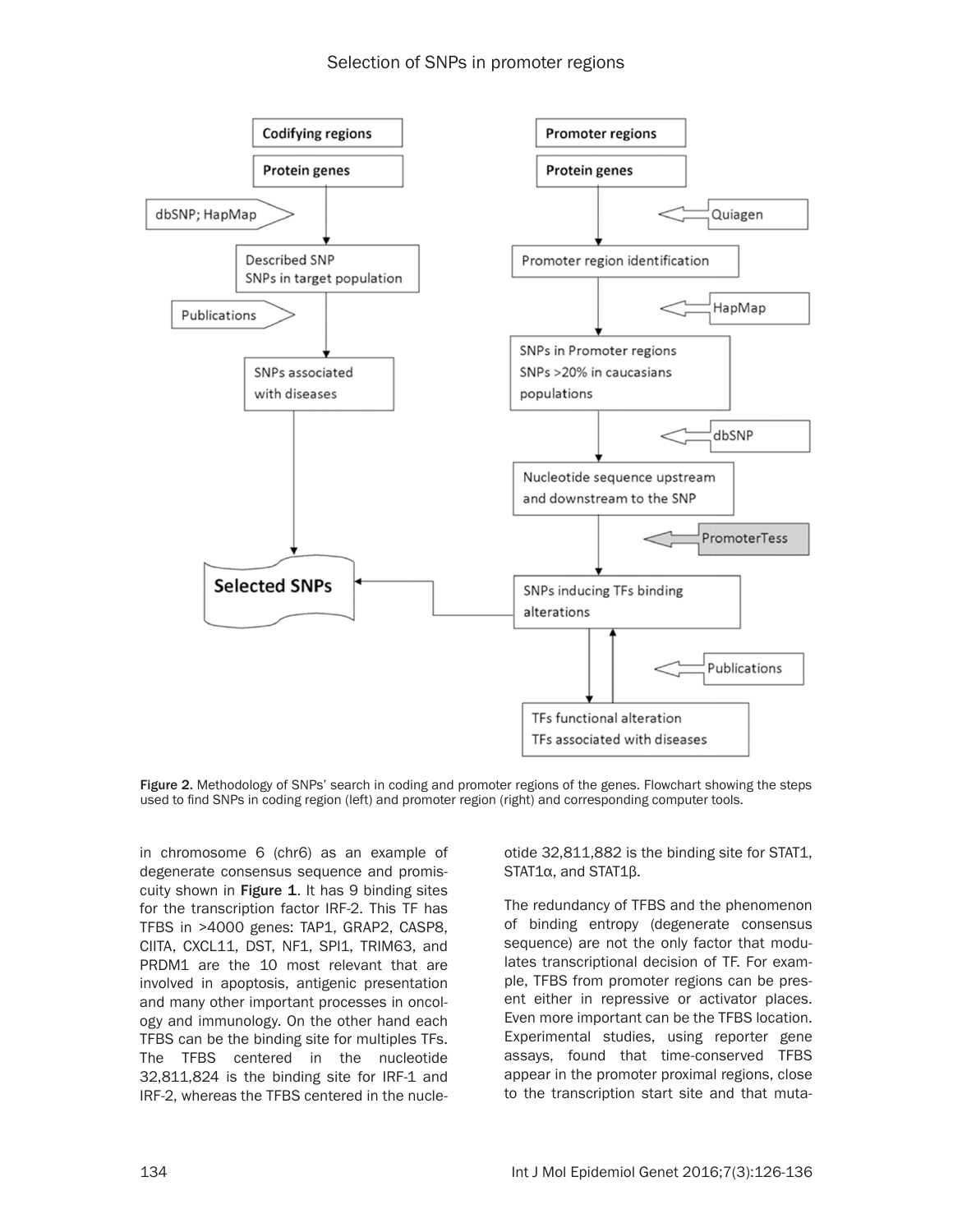tions in these TFBS had an important functional role. However, a considerable number of them were found 1 kb upstream already in the 3'cis-regulatory promoter regions [21].

Although there are complexes mathematical models to determine PWM, few clinical models can predict alterations in the transcription decision with the introduction of an SNP in the TFBS nucleotide sequence. In the present study, the authors selected individual SNPs based on the differences of TFs affinity between the ancestral and the variant allele that potentially could have immediate clinical application.

TF selection should follow the clinician's area of interest. Some groups have attempted to develop methods to identify new entities and prognostic groups of NHL and breast cancer based on tumor gene expression profiling that mandates the study of thousands of genes. This requires very expensive and sophisticated technology not available in most clinical settings. The identification of several dominant TF would allow inferring the expression of a vast group of genes, i.e. genes containing the binding motifs for those TF [22]. We can imagine the replacement of the "tumor genetic profile" for the "tumor transcriptional profile" at a much lower cost.

Using our methodology we are currently studying the selected SNPs in samples of patients with NHL and its role as etiologic risk factors as well as its prognostic value.

# Acknowledgements

We thank Professor Fernando Rodrigues from ICVS, UM for insights into genetic transcriptional organization; QIAGEN's application specialist, Jorge Posadas; and HapMap's staff.

#### Disclosure of conflict of interest

None.

Address correspondence to: José Freitas, NOVA Medical School Faculdade de Ciências Médicas, Campo Mártires da Pátria, 130, 1169-056 Lisboa, Portugal. E-mail: jfrei1992@gmail.com

#### References

- [1] Maher B. ENCODE: The human encyclopaedia. Nature 2012; 489: 46-48.
- [2] Han XS, Zheng TZ, Foss FM, Lan Q, Holford TR, Rothman N, Ma S, Zhang YW. Genetic polymor-

phisms in the metabolic pathway and non-Hodgkin lymphoma survival. Am J Hematol 2010; 85: 51-56.

- [3] Sarmanova J, Benesova K, Gut I, Nedelcheva-Kristensen V, Tynková L, Soucek P. Genetic polymorphisms of biotransformation enzymes in patients with Hodgkin's and non-Hodgkin's lymphomas. Hum Mol Gen 2001; 12: 1265- 1273.
- [4] Liu J, Song B, Wang ZH, Song XR, Shi Y, Zheng JS, Han JX. DNA repair gene *XRCC1* polymorphisms and non-Hodgkin lymphoma risk in a Chinese population. Cancer Genet Cytogenet 2009; 191: 67-72.
- [5] Shen M, Purdue MP, Kricker A, Lan Q, Grulich AE, Vajdic CM, Turner J, Whitby D, Chanock S, Rothman N, Armstrong BK. Polymorphisms in DNA repair genes and risk of non-Hodgkin's lymphoma in New South Wales, Australia. Haematologica 2007; 92: 1180-1185.
- [6] Nasr AS, Sami RM, Ibrahim NY. Methylenetetrahydrofolate redutase gene polymorphisms (677C>T and 1298A>C) in Egyptian patients with non-hodgkin lymphoma. J Can Res Ther 2012; 8: 355-360.
- [7] Rothman N, Skibola CF, Wang SS, Morgan G, Lan Q, Smith M. Genetic variation in TNF and IL10 and risk of non-Hodgkin lymphoma: a report from the InterLymph Consortium. Lancet Oncol 2006; 7: 27-38.
- [8] Purdue MP, Lan Q, Kricker A, Grulich AE, Vajdic CM, Turner J, Whitby D, Chanock S, Rothman N, Armstrong BK. Armstrong. Polymorphisms in immune function genes and risk of non-Hodgkin lymphoma: findings from the New South Wales non-Hodgkin Lymphoma Study. Carcinogenesis 2007; 3: 704-712.
- [9] Lãhdesmãki H, Rust AG and Shmulevich I. Probabilistic inference of transcription factor binding from multiple data source. PLoS One 2008; 3: e1820.
- [10] Bryne JC, Valen E, Tang MHE, Marstrand T, Winther O, Piedade I. JASPAR, the open access database of transcription factor-binding profiles: new content and tools in the 2008 update. Nucleic Acids Res 2008; 36: D102-D106.
- [11] Safran M, Dalah I, Alexander J, Rosen N, Iny Stein T, Shmoish M, Nativ N, Bahir I, Doniger T, Krug H, Sirota-Madi A, Olender T, Golan Y, Stelzer G, Harel A, Lancet D. Gene Cards Version 3: the human gene integrator. Database 2010; 2010: baq020.
- [12] Flores C, Maca-Meyer N, González AM, Oefner PJ, Shen P, Pérez JA, Rojas A, Larruga JM, Underhill PA. Reduced genetic structure of the Iberian península revealed by Y-chromosome analysis: implications for population demography. Eur J Hum Genet 2004; 12: 855-863.
- [13] Pereira L, Richards M, Goios A. High-resolution mtDNA evidence for the late-glacial resettle-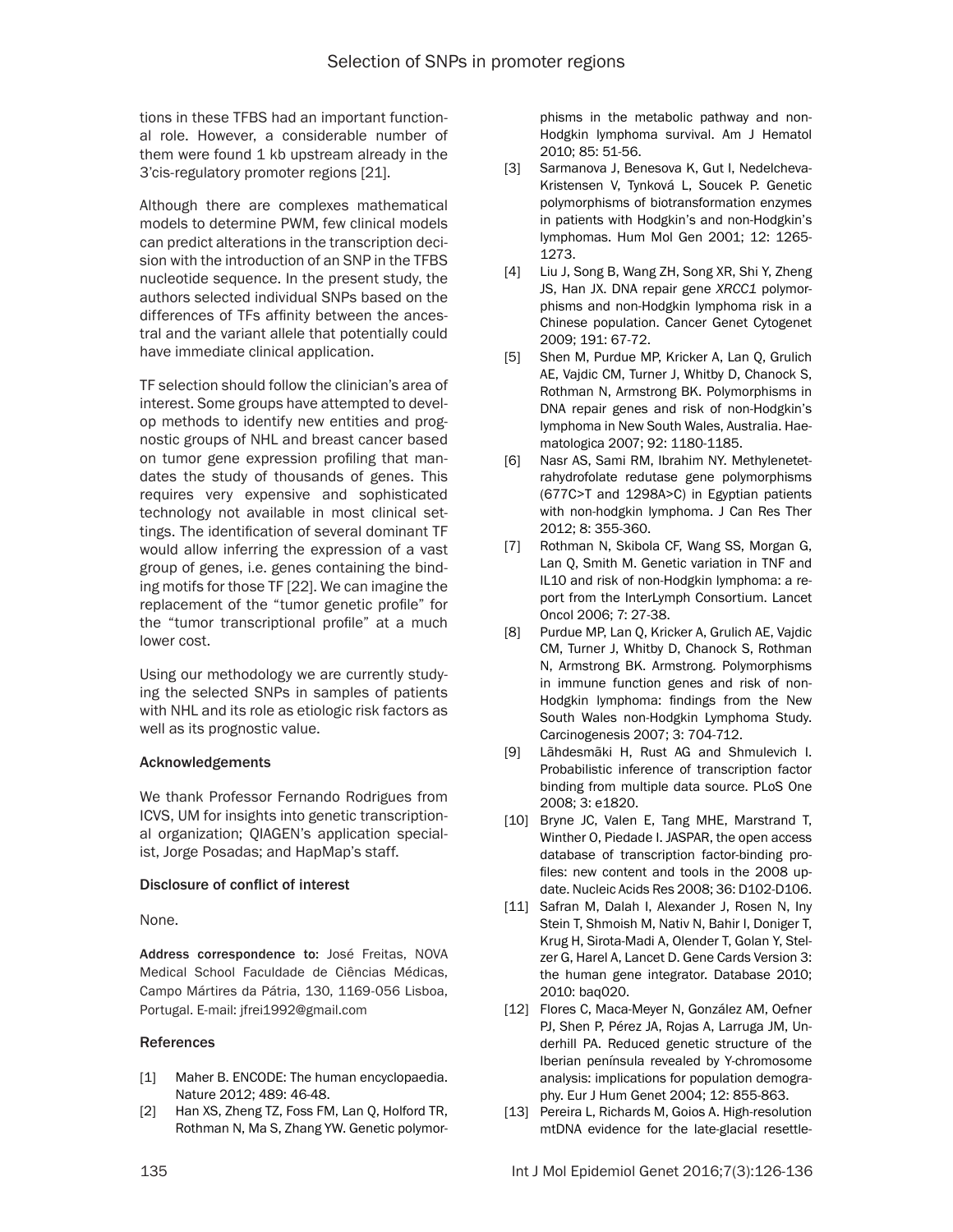ment of Europe from an Iberian refugium. Genome Res 2005; 15: 19-24.

- [14] Maston GA, Evans SK, Green MR. Transcriptional Regulatory Elements in the Human Genoma. Annu Rev Genomics Hum Genet 2006; 7: 29-59.
- [15] D'Haeseleer P. What are DNA sequence motifs? Nat Biotechnol 2006; 4: 243-245.
- [16] Kel AE, Goßling E, Reuter I, Cheremushkin E, Kel-Margoulis OV, Wingender E. MATCH™: a tool for searching transcription factor binding sites in DNA sequences. Nucleic Acids Res 2003; 13: 3576-3579.
- [17] Schug J. Using TESS to predict transcription factor binding sites in DNA sequence. Curr Protoc Bioinformatics 2008; Chapter 2: Unit 2.6.
- [18] Wingender E, Dietze P, Karas H, Knüppel R. TRANSFAC: a database on transcription factors and their DNA binding sites. Nucleic Acids Res 1996; 1: 238-241.
- [19] Michal L, Mizrahi-Man O, Pilpel Y. Functional Characterization of Variations on Regulatory Motifs. PLoS Genet 2008; 4: e1000018.
- [20] McDermott DH, Zimmerman PA, Guignard F, Kleeberger CA, Leitman SF, Murphy PM. CCR5 promoter polymorphism and HIV-1 disease progression. Multicenter AIDS Cohort Study (MACS). Lancet 1998; 352: 866-870.
- [21] Rockman MV, Wray GA. Abundant raw material for cis-regulatory evolution in humans. Mol Biol Evol 2002; 19: 1991-2004.
- [22] Veerla S, Ringner M, Hoglund M. Genome-wide transcription factor binding site/promoter database for the analysis of gene sets and cooccurrence of transcription factor binding motifs. BMC Genomics 2010; 11: 145.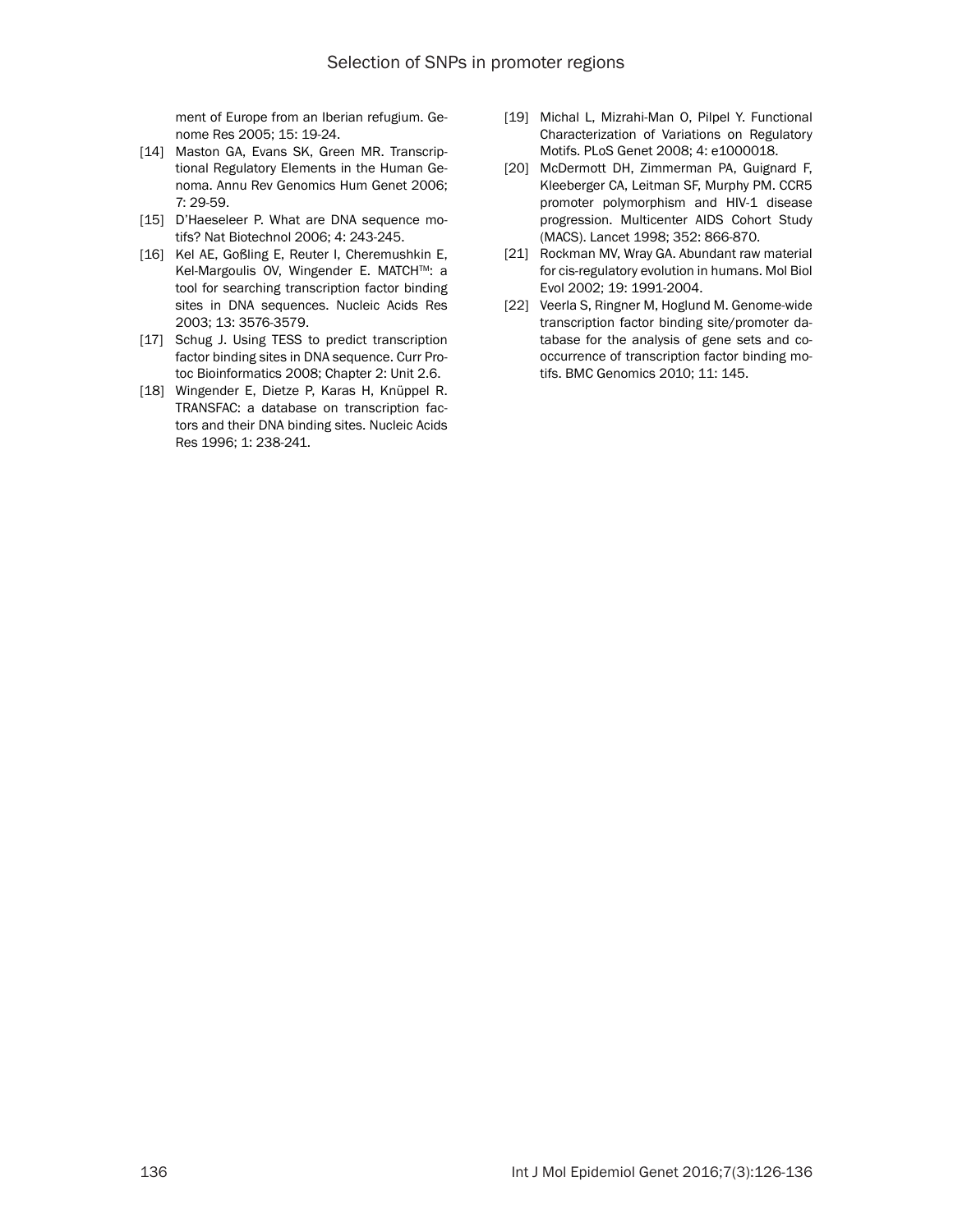<span id="page-11-0"></span>

| <b>Supplementary File 1.</b> The difference between the ancestral and variant nucleotide sequence (ac- |  |  |  |
|--------------------------------------------------------------------------------------------------------|--|--|--|
| cording to the SNP which is in the $2^{nd}$ column) and corresponding TFs with affinity to them        |  |  |  |

| Gene              | SNPs (promoter<br>region) | Nucleotide region             | Transcription factors                   | Nucleotide region-<br>Wild type | Transcription<br>factors          |
|-------------------|---------------------------|-------------------------------|-----------------------------------------|---------------------------------|-----------------------------------|
| PSMA6             | rs1755784                 | CAAAGCCTTAGATGTTTTACT         | POU2F1/E12                              | CAAAGCCTTAAATGTTTTACT           | POU2F1                            |
|                   | rs10139973                | <b>TTATCATGTAGCAAAAGACAT</b>  | GATA-2                                  | <b>TTATCATGTAACAAAAGACAT</b>    | E4BP4/TCF-4E                      |
|                   | rs17553775                | <b>TCAATGGTGAGTTATAGTGAG</b>  | AP-1/c-Myc/c-Fos                        | <b>TCAATGGTGACTTATAGTGAG</b>    |                                   |
|                   | rs1766136                 | ATTTTCTTTCCCACTGTTTAA         | NP-TCII                                 | ATTTTCTTTCACACTGTTTAA           |                                   |
|                   | rs7148603                 | AGTGACCAAAGTAAGAATCTG         | LEF-1                                   | AGTGACCAAAATAAGAATCTG           | c-Fos/c-Jun/AP-1                  |
|                   | rs1766135                 | TGAATTCCCCTTTTCCCCCAA         | Pu box binding factor/<br>NF-Atc/NFAT-1 | <b>TGAATTCCCCCTTTCCCCCAA</b>    | NP-TCII                           |
|                   | rs2787423                 | CAGGTAGAGTGAGCTGGAAAG         |                                         | CAGGTAGAGTAAGCTGGAAAG           | NP-TCII                           |
|                   | rs1766143                 | CCCCCAAAAGGTATGTCCACC         | c-Rel/TEF-1                             | CCCCCAAAAGATATGTCCACC           | GATA-3                            |
|                   | rs1766145                 | ATCAATTTTCTGGTAACTCCA         | c-Rel                                   | ATCAATTTTCAGGTAACTCCA           | AREB6                             |
| PSMB4             | rs11205209                | AGAAATATAAGATAAGGCAAG         |                                         | AGAAATATAAAATAAGGCAAG           | $NC-2$                            |
|                   | rs310133                  | ACCCCTTAACGACAACCATAA         |                                         | ACCCCTTAACAACAACCATAA           | c-Myc                             |
| PSMD5             | rs10985387                | <b>CAATGTGGACGCAGATGCATC</b>  | E12/E47/ITF-2                           | <b>CAATGTGGACACAGATGCATC</b>    | E12/E47/ITF-2                     |
|                   | rs10818593                | <b>TATACAAAATTGAGATTGCTT</b>  | GATA-1                                  | <b>TATACAAAATCGAGATTGCTT</b>    | GATA-1/POU2F1                     |
|                   | rs4641136                 | CAGACTCGAGGGGCGTGCCAT         | Sp1                                     | CAGACTCGAGAGGCGTGCCAT           | Sp1/p53                           |
|                   | rs3802488                 | <b>ACTTGAATCCGCCCTCCCCAG</b>  | $\frac{1}{2}$                           | ACTTGAATCCACCCTCCCCAG           | Sp1                               |
|                   | rs13299463                | AAGAGCTAACGAGAGTGGCCT         | c-Myb                                   | AAGAGCTAACAAGAGTGGCCT           |                                   |
|                   | rs4307413                 | CTTTGTGAAAGCCTGGATTTA         | C/EBPbeta                               | CTTTGTGAAAACCTGGATTTA           |                                   |
| PSMD9             | rs4759415                 | <b>AGCCTTGTCATGGCTGAGAAT</b>  |                                         | AGCCTTGTCACGGCTGAGAAT           |                                   |
| PSMB <sub>8</sub> | rs28772340                | CATAAGAGATTACATCCCCAT         | AP-2alphaB                              | CATAAGAGATCACATCCCCAT           | c-Myc                             |
|                   | rs2858892                 | GTAGTTCTTATACAACTGAAG         | c-Myc/c-Myb                             | GTAGTTCTTACACAACTGAAG           | Zta                               |
|                   | rs2859112                 | AGTGAGGCTTGGATGATGCCC         | Sp1                                     | AGTGAGGCTTAGATGATGCCC           |                                   |
|                   | rs13199787                | <b>TTCATCAATGTATAAAATTAG</b>  | NC <sub>2</sub>                         | <b>TTCATCAATGCATAAAATTAG</b>    |                                   |
|                   | rs7773407                 | CTGCAACCTCCAAAACCCTCT         | c-Ets2/c-Jun                            | CTGCAACCTCAAAAACCCTCT           | NF-Gma/ELF-1                      |
|                   | rs6457644                 | ACTGAACCCATGACTTCCCTT         | c-Ets2/c-Jun                            | ACTGAACCCACGACTTCCCTT           | c-Ets2                            |
|                   | rs11758312                | GATTGGGTTGCTAAGAGAACT         | Zta/c-Myc                               | GATTGGGTTGATAAGAGAACT           | c-Myc                             |
|                   | rs9276490                 | <b>GAATGCAACTGTAAAGAATGT</b>  | c-Myc/c-Myb                             | <b>GAATGCAACTATAAAGAATGT</b>    |                                   |
|                   | rs6918223                 | AGCTTGTCTGCCTTAATGACA         |                                         | <b>AGCTTGTCTGACTTAATGACA</b>    | c-Jun                             |
|                   | rs7770024                 | TGCACAGATGGAACTATAACA         |                                         | <b>TGCACAGATGAAACTATAACA</b>    | E12/E47/ITF-2/Tal-1/<br>Tal1-beta |
| B <sub>2</sub> M  | rs16958856                | <b>TGTTATATTTTTCTTCCATGAC</b> |                                         | <b>TGTTATATTTCCTTCCATGAC</b>    | c-Ets2                            |
|                   | rs4349090                 | <b>CAATAAACAGGTGTGTGACTG</b>  | AREB6                                   | <b>CAATAAACAGCTGTGTGACTG</b>    |                                   |
|                   | rs16958871                | <b>GCAATAGTTATGTTGTAAAGT</b>  |                                         | <b>GCAATAGTTACGTTGTAAAGT</b>    | (C)EBPbeta                        |
|                   | rs6493247                 | AAAAAATCCCGACAAGCTAGG         |                                         | AAAAAATCCCAACAAGCTAGG           | (C)EBPbeta                        |
| TAP1              | rs5019296                 | TGAGGCCAGGTGCAGTGGCTC         | AREB6/Lmo2                              | TGAGGCCAGGCGCAGTGGCTC           | AP-2alphaA/AP-2alphaB/<br>LBP-1   |
|                   | rs13199787                | <b>TTCATCAATGTATAAAATTAG</b>  | NC <sub>2</sub>                         | <b>TTCATCAATGCATAAAATTAG</b>    |                                   |
|                   | rs6457644                 | ACTGAACCCATGACTTCCCTT         | c-Ets2/c-Jun                            | ACTGAACCCACGACTTCCCTT           | c-Ets2                            |
|                   | rs7773407                 | CTGCAACCTCCAAAACCCTCT         | NF-Gma                                  | CTGCAACCTCAAAAACCCTCT           | NF-Gma/ELF-1                      |
|                   | rs11758312                | GATTGGGTTGCTAAGAGAACT         | Zta/c-Myc                               | GATTGGGTTGATAAGAGAACT           | c-Myc                             |
|                   | rs9276490                 | GAATGCAACTGTAAAGAATGT         | c-Myb/c-Myc                             | GAATGCAACTATAAAGAATGT           |                                   |
|                   | rs6918223                 | AGCTTGTCTGCCTTAATGACA         |                                         | AGCTTGTCTGACTTAATGACA           | c-Jun                             |
|                   | rs7770024                 | <b>TGCACAGATGGAACTATAACA</b>  |                                         | <b>TGCACAGATGAAACTATAACA</b>    | E12/E47/ITF-2/Tal-1/<br>Tal1-beta |
| TAP <sub>2</sub>  | rs11758312                | <b>GATTGGGTTGCTAAGAGAACT</b>  | Zta/c-Myc                               | GATTGGGTTGATAAGAGAACT           | c-Myc                             |
|                   | rs7773407                 | CTGCAACCTCCAAAACCCTCT         | c-Ets2/c-Jun                            | CTGCAACCTCAAAAACCCTCT           | NF-GMA/ELF-1                      |
|                   | rs6457644                 | ACTGAACCCATGACTTCCCTT         | NF-Gma                                  | ACTGAACCCACGACTTCCCTT           | c-Ets2                            |
|                   | rs13199787                | <b>TTCATCAATGTATAAAATTAG</b>  | NC <sub>2</sub>                         | <b>TTCATCAATGCATAAAATTAG</b>    |                                   |
|                   | rs2859112                 | AGTGAGGCTTGGATGATGCCC         | Sp1                                     | AGTGAGGCTTAGATGATGCCC           |                                   |
|                   | rs2395237                 | <b>GAAATAATAACGATAAGTTGT</b>  | Cart-1/c-Myb                            | GAAATAATAAAGATAAGTTGT           | Cart-1/TCF-1A                     |
|                   | rs9461799                 | <b>TCCCAATGGGTAACTGATTGC</b>  | c-Myb                                   | <b>TCCCAATGGGCAACTGATTGC</b>    | c-Myb/c-Myc                       |
|                   | rs9469240                 | <b>GAGTGTGTAGTGAGATTGTTG</b>  | p300/GATA-3                             | <b>GAGTGTGTAGCGAGATTGTTG</b>    | GATA-3                            |
| UBA52             | rs10419226                | AGTCACAAATTACCACAAAGT         |                                         | AGTCACAAATGACCACAAAGT           | PEBP2beta                         |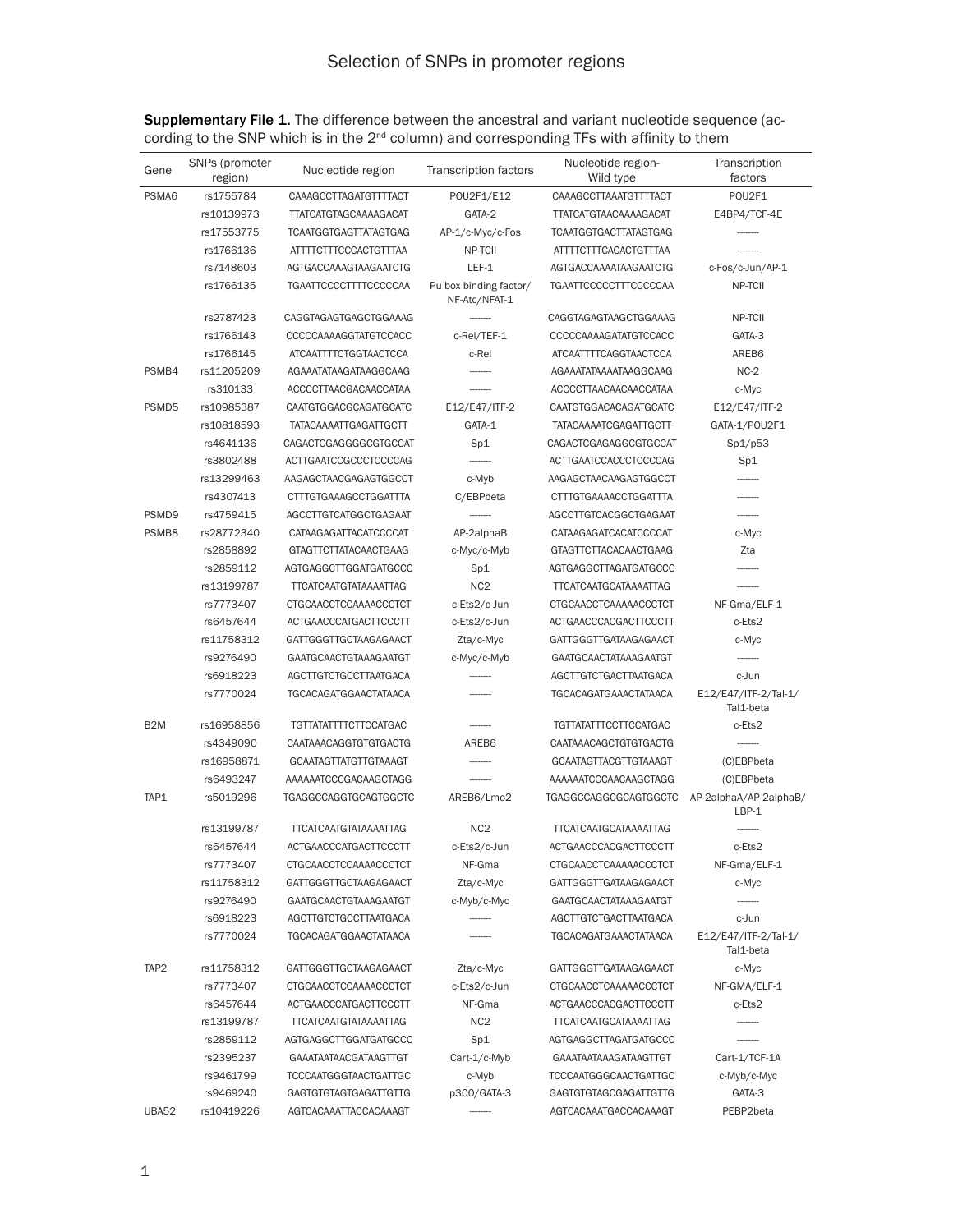# Selection of SNPs in promoter regions

|       | rs4808844              | CCGGGGCAGAGGGAGGAGCCT                          | --------                             | CCGGGGCAGAAGGAGGAGCCT                          | Sp1                             |
|-------|------------------------|------------------------------------------------|--------------------------------------|------------------------------------------------|---------------------------------|
|       | rs7256986              | <b>TGTTTAAAACGGGAGCATAAC</b>                   | c-Myb                                | <b>TGTTTAAAACAGGAGCATAAC</b>                   |                                 |
| CUL5  | rs11212672             | CTGGCAAACATGAAACAACTT                          | c-Fos/c-Jun/Fra-1                    | CTGGCAAACACGAAACAACTT                          | AP-2alphaA                      |
|       | rs12361570             | AAATTCTTCTACGTCAACTTAG                         |                                      | AAATTCTTCTAAGTCAACTTAG                         | c-Jun/c-Myb                     |
| ERAP1 | rs28096                | <b>ACTGTATAGCGTCTGGCTTTA</b>                   | E47                                  | <b>ACTGTATAGCATCTGGCTTTA</b>                   | E47/E12/ITF-2/Tal-1beta         |
|       | rs1057569              | GTGGCAGCGGGGCAAGCAAAA                          | POU2F2/E2F1                          | GTGGCAGCGGAGCAAGCAAAA                          |                                 |
|       | rs1065407              | <b>CTCCCTTGCCCGGTTCCTGTT</b>                   | ELF-1/c-Ets-1                        | <b>CTCCCTTGCCAGGTTCCTGTT</b>                   | Pu.1/Elf-1                      |
|       | rs149078               | AAAAAGCTACGAGACTGTAAC                          | TCF-1                                | AAAAAGCTACAAGACTGTAAC                          | LEF-1/TCF-1                     |
|       | rs27042                | GTTTCATCACTTATTCATTGC                          | GATA-3                               | GTTTCATCACCTATTCATTGC                          | GATA-3/E4BP4                    |
|       | rs469783               | <b>TAATGAGACTTGCCCGATCAT</b>                   | Sp1/p53                              | <b>TAATGAGACTCGCCCGATCAT</b>                   | p53                             |
|       | rs469758               | ATTTGCTCCCTTGCCTGAAGA                          |                                      | ATTTGCTCCCCTGCCTGAAGA                          | Pax <sub>5</sub>                |
|       | rs26510                | <b>TAATCAAGGATCTCAGAAAGT</b>                   |                                      | <b>TAATCAAGGACCTCAGAAAGT</b>                   | E12                             |
| HLA-A | rs2523769              | <b>GCCAAAGCAGTATTGTAAACT</b>                   | TCF-1                                | GCCAAAGCAGGATTGTAAACT                          |                                 |
|       | rs1077432              | CATGTGATGGTTCATTTTCAA                          | $AP-1$                               | CATGTGATGGCTCATTTTCAA                          | Zta                             |
|       | rs1318083              | <b>TTAAGACTTCTAGTATGTTCC</b>                   | TEF-1                                | <b>TTAAGACTTCAAGTATGTTCC</b>                   |                                 |
|       | rs1610678              | TAGTTTTTTCGATAACTGGCT                          | c-Myb                                | <b>TAGTTTTTTCAATAACTGGCT</b>                   |                                 |
|       | rs1610682              | AAATTCTCTTGTTATTTCTTT                          |                                      | AAATTCTCTTATTATTTCTTT                          | c-Myc                           |
|       | rs407238               | <b>TGGGGAAGATGCTCTCTCACT</b>                   | c-Ets2                               | <b>TGGGGAAGATCCTCTCTCACT</b>                   |                                 |
|       | rs2735003              | CCATACCAAACCCCTAGGTTC                          | Sp1/AREB6                            | CCATACCAAAACCCTAGGTTC                          | $LBP-1$                         |
| HLA-B | rs3868082              | <b>TTGATTTTTATACATTTGGTT</b>                   | NC <sub>2</sub>                      | <b>TTGATTTTTACACATTTGGTT</b>                   | Zta                             |
|       | rs3132496              | <b>TTTCTAAGAACTGAGTGAATC</b>                   | c-Myb                                | <b>TTTCTAAGAAATGAGTGAATC</b>                   |                                 |
|       | rs28480108             | <b>GACGGCTGCAGAAGTATCTTC</b>                   | NF-Gma                               | <b>GACGGCTGCAAAAGTATCTTC</b>                   |                                 |
|       | rs3134766              | ACACCATCACGCCTTACCCCT                          | SP1/GATA-3                           | ACACCATCACACCTTACCCCT                          | AREB6                           |
|       | rs9264179              | GCATTTGAGTTCAGCCAGAGA                          |                                      | GCATTTGAGTCCAGCCAGAGA                          | $LBP-1$                         |
|       | rs9264219              | <b>TGAGACTACTTCTGTTTTTGG</b>                   | --------                             | <b>TGAGACTACTCCTGTTTTTGG</b>                   | Sp1                             |
|       | rs3130427              | CTGAACCACAGTGCCCAGATA                          |                                      | <b>CTGAACCACAATGCCCAGATA</b>                   |                                 |
|       |                        |                                                | AML1/AML3                            |                                                | AML1/AML3/SP1                   |
|       | rs1793891<br>rs2524119 | AGGGACATGAGGTTCTGCTGC<br>CAAAGGTCCCGCCTCTTAAAA | Sp1                                  | AGGGACATGAAGTTCTGCTGC<br>CAAAGGTCCCACCTCTTAAAA | c-Myb<br>Sp1/AREB6              |
|       |                        |                                                | LBP-1                                |                                                |                                 |
|       | rs2844626              | GACCAAGGACTGTACCTGGTA                          |                                      | GACCAAGGACAGTACCTGGTA                          |                                 |
|       | rs2853961              | ACTGTTGTTGTGGGAAGTCAA                          | AML1c/c-Ets-2                        | ACTGTTGTTGCGGGAAGTCAA                          | c-Ets-2                         |
|       | rs2248902              | TTCTCCAAGAGGTGAGTGAGA                          | AREB6                                | TTCTCCAAGAAGTGAGTGAGA                          |                                 |
|       | rs2524099              | <b>GAAACCTGATTGTGTGCTGCA</b>                   | POU2F1                               | GAAACCTGATCGTGTGCTGCA                          |                                 |
|       | rs1049281              | GTCAATTCCTGGAAGTTGAGA                          |                                      | GTCAATTCCTAGAAGTTGAGA                          | c-Myb                           |
| HLA-C | rs1128175              | ATAGCTAGAATGGAAAAAAGA                          | NF-Atc/TCF-1A/NFAT-1                 | ATAGCTAGAACGGAAAAAAGA                          | ---------                       |
|       | rs885948               | AGAAGGCAGATAGAGCCACTG                          | GATA-3                               | AGAAGGCAGACAGAGCCACTG                          | TCF-1                           |
|       | rs3094188              | <b>TTTTATGTCTTAGTTGGAAGG</b>                   | POU2F1/PEA3                          | <b>TTTTATGTCTGAGTTGGAAGG</b>                   | PEA3                            |
|       | rs887466               | TCTCCGGAAATACCTGAAAGC                          |                                      | TCTCCGGAAACACCTGAAAGC                          | AREB6/c-Myc                     |
|       | rs3131018              | GAACCAAGCATAGCTGCAGAA                          | LEF-1                                | GAACCAAGCAGAGCTGCAGAA                          |                                 |
|       | rs1265155              | <b>CTGTGAGTTGTTGGGGAACCG</b>                   | AP-2alphaA/AP-<br>2alphaB/(C)EBPbeta | CTGTGAGTTGCTGGGGAACCG                          | AP-2alphaA/AP-2alphaB           |
|       | rs9501066              | <b>GTGAAGTGGGGTGGTATCTGA</b>                   | Sp1                                  | GTGAAGTGGGATGGTATCTGA                          | Lmo <sub>2</sub>                |
| HLA-E | rs3132628              | <b>GGAATATATAGTTAGTTAAAA</b>                   |                                      | <b>GGAATATATAATTAGTTAAAA</b>                   | Sp1                             |
|       | rs3132626              | ACTTACCAGGGAAACAACAAC                          |                                      | ACTTACCAGGAAAACAACAAC                          | NFAT-1/Pu box binding<br>factor |
|       | rs3132622              | CAAGCTCTTTGAAAAATAACT                          |                                      | CAAGCTCTTTAAAAAATAACT                          | TCF-1                           |
|       | rs3094623              | <b>TGCTGATCTATCTGTTCATGT</b>                   | GATA-3                               | <b>TGCTGATCTACCTGTTCATGT</b>                   |                                 |
|       | rs3130133              | GAGGAGCCAGCTTCTTCTAAA                          |                                      | <b>GAGGAGCCAGATTCTTCTAAA</b>                   | NF-Gma                          |
|       | rs6936943              | ATCTGGGAAGGAAAAAAAAAA                          | NF-AT1                               | ATCTGGGAAGAAAAAAAAAAA                          |                                 |
|       | rs3130139              | <b>TTAAAATTTCTGCTTCACATC</b>                   |                                      | <b>TTAAAATTTCCGCTTCACATC</b>                   | NP-TCII                         |
|       | rs3130144              | <b>TCAAAAATTATAAAATAATTA</b>                   |                                      | <b>TCAAAAATTACAAAATAATTA</b>                   | E4BP4                           |
|       | rs1012411              | <b>GACAACTATGCCCTGTAGATG</b>                   | Sp1                                  | <b>GACAACTATGACCTGTAGATG</b>                   |                                 |
|       | rs2022082              | TGCAGCTACAGAGGCTCGGGG                          | TCF-1                                | <b>TGCAGCTACAAAGGCTCGGGG</b>                   | LEF-1/TCF-1                     |
|       | rs2844746              | TACACAAGGTGAAAAGAGGAC                          | AREB6                                | TACACAAGGTAAAAAGAGGAC                          |                                 |
|       | rs3132644              | ATTGATAATGGTAATGTTGGC                          | POU3F2/POU2F1                        | <b>ATTGATAATGATAATGTTGGC</b>                   | POU2F1                          |
|       | rs3130362              | <b>TTGCCTATTCGTTTATTAGTT</b>                   | Pbx-1a                               | <b>TTGCCTATTCATTTATTAGTT</b>                   | POU3F2                          |
|       | rs2844745              | ACCTTTATCCGTTAGATAAAA                          | GATA-3                               | ACCTTTATCCATTAGATAAAA                          |                                 |
| HLA-G | rs7776082              | TGGCTTTACCGTTTTCCATTC                          | c-Myb/Pu box binding<br>factor       | <b>TGGCTTTACCATTTTCCATTC</b>                   | POU3F2                          |